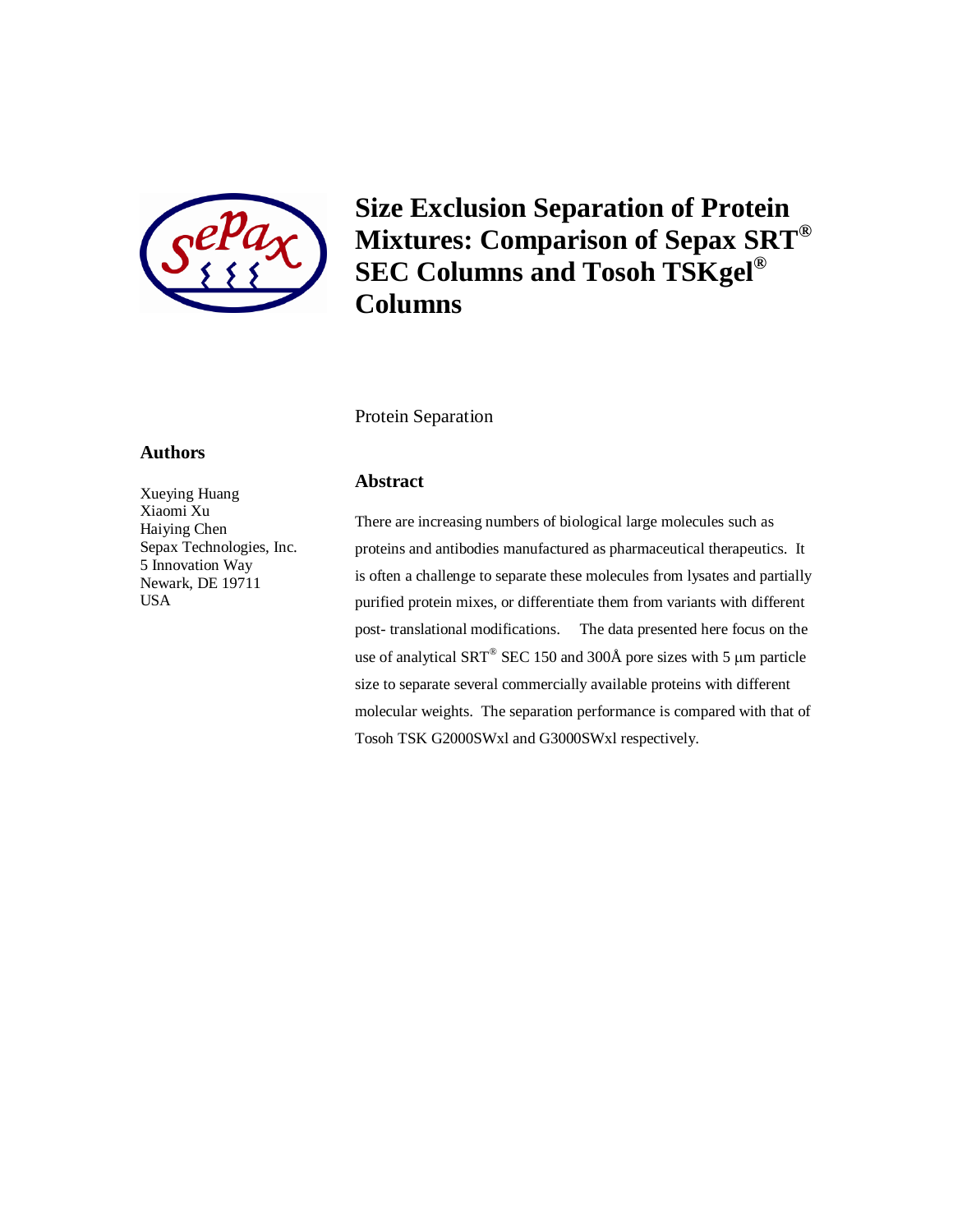

# **Introduction**

Size exclusion chromatography (SEC) has been shown as an effective way to separate different sizes of proteins, as well as buffer exchanges at the same time. Since SEC technique can be achieved with high resolution with few protein components or partially purified protein mixtures, often researchers use it in the final polishing step in a protein purification scheme or Quality Control departments use it in the detection of the sample uniformity. Samples of interest can be separated from aggregates or variants with different modifications occurred during the process  $-$  a crucial step in ensuring the quality of biological products. Sepax SRT® SEC columns are based on uniform, hydrophilic, and neutral nanometer thick films chemically bonded on high purity and mechanically stabilized silica. The unique property of the resin minimizes the non-specific interactions between biological samples and the column medium. SRT® SEC provides a wide selection of pore sizes: 100, 150, 300, 500, 1,000 and 2,000Å pore sizes for different molecular weight separation limits. In this application note, the performance of SRT® SEC 150 and  $300\text{\AA}$  pore sizes with 5 µm particle size is compared with that of Tosoh TSK G2000SWxl and G3000SWxl respectively with the same column dimensions.

## **Experimental**

### **HPLC system**:

Agilent 1200 HPLC with binary pump

### **SEC columns**:

Sepax SRT<sup>®</sup> SEC-150 (150 Å, 5  $\mu$ m), Tosoh TSK G2000SWxl (125 Å, 5 µm), 7.8x300 mm Sepax SRT<sup>®</sup> SEC-300 (300 Å, 5 μm), Tosoh TSK G3000SWxl (300 Å, 5 µm), 7.8x300 mm

### **Chemicals and Reagents**:

Thyroglobulin, BSA, Ribonuclease A, ply-DL alanine and Uracil were purchased from Sigma-Aldrich. Monobasic and dibasic sodium phosphate were purchased from EMD.

#### **LC Method:**

For SRT® SEC-150 and Tosoh TSK G2000SWxl, the flow rate is 1ml/min, mobile phase is 150 mM sodium phosphate, pH 7.0, and the temperature is ambient at 23 degree C. Sample injection volume is  $10 \mu l$  with following components: Thyroglobulin, BSA, Ribonuclease A at 1.0 mg/ml each and Uracil at  $2.5 \mu$ g/ml. For SRT® SEC-300 and TSK G3000SWxl, the column running conditions are the same as that for  $SRT^{\circledast}$  SEC-150, except the sample concentration is as follows: thyroglobulin, BSA, ribonuclease A (1 mg/mL); uracil (0.1 mg/mL), injection volume is  $5 \mu$ .

## **Results**

In comparison of SRT<sup>®</sup> SEC-150 and Tosoh TSK G2000SWxl, figure 1 shows the similar separation profiles from both columns under the same LC running conditions. SRT<sup>®</sup> SEC-150 exhibits a slightly better resolution for Ribonuclease A and Poly-DL-alanine. Table 2 summarizes the retention time for each eluted protein peak. With column dimension at 7.8x300 mm, the retention time for each protein peak is similar using both columns.

SRT® SEC-300 and TSK G3000SWxl have the same column dimension, particle size and porosity. The elution profiles are exhibiting similar chromatographic patterns, under 1 ml/min flow rate and 150 mM phosphate buffer, pH7.0. SRT® SEC-300 shows a better separation resolution with Thyroglobulin and its aggregated forms 9 (figure 2).

## **Conclusion**

In comparison to Tosoh G2000SWxl and G3000SWxl, Sepax SRT® SEC-150 and SRT® SEC-300 demonstrate a similar or slightly better separation with the same protein mixtures respectively. Sepax SRT<sup>®</sup> SEC columns can be a great alternative for biologics separations, which currently use Tosoh TSK columns.

**For more information on SRT® SEC products, please visit Sepax website: <http://www.sepax-tech.com/SRT.php> or contact us at 1-877-SEPAX-US**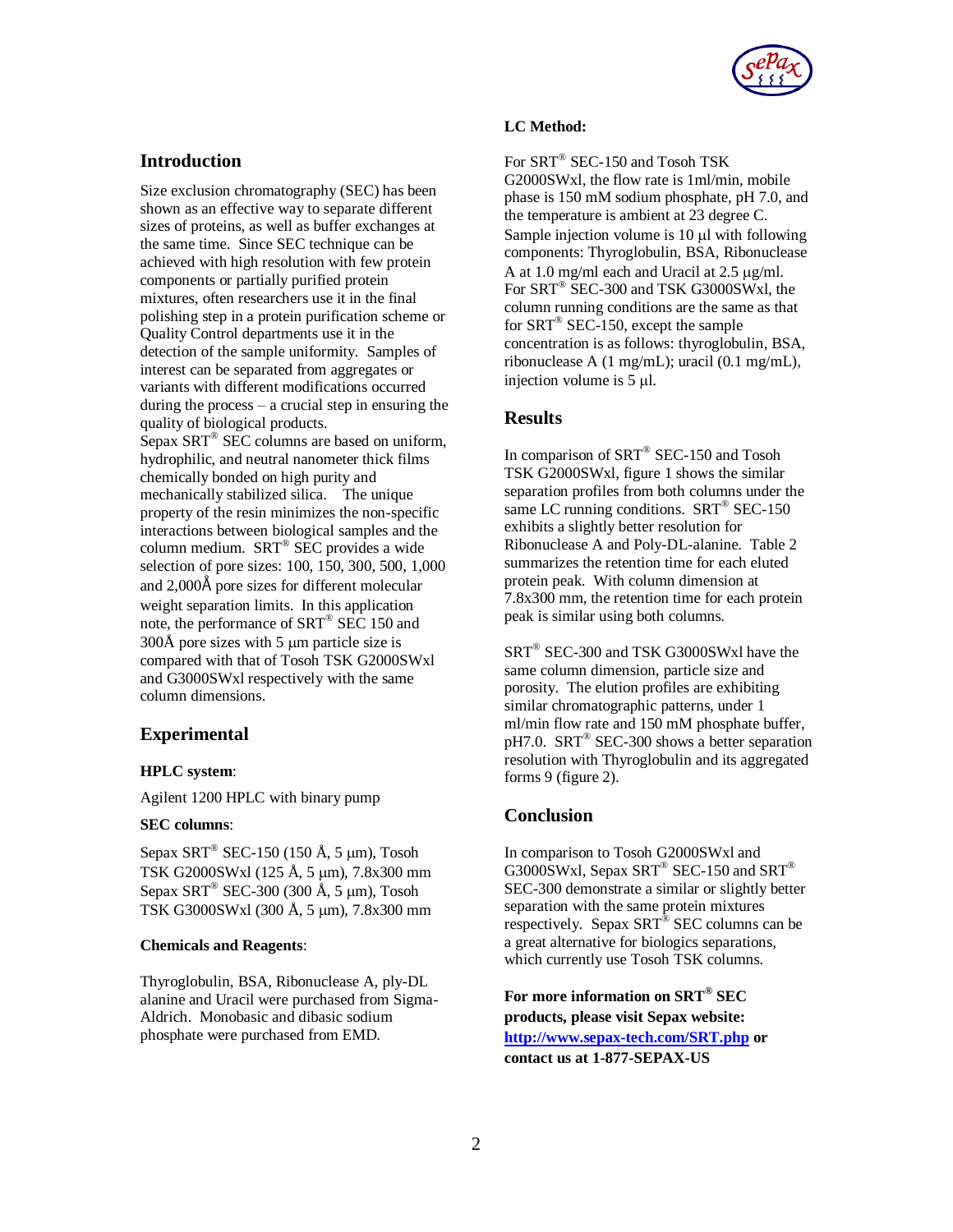



Figure 1. Comparison of chromatograms of SRT® SEC-150 and Tosoh TSK G2000SWxl, 7.8x300 mm using protein mixture 1) Thyroglobulin, 2) BSA monomer, 3) Ribonuclease A, 4) Poly-DL-alanine, 5) Uracil

| Peak           | Protein              | MW(kD)  |            | SRT SEC-150   TSKG2000SWxl |
|----------------|----------------------|---------|------------|----------------------------|
|                |                      |         | $RT$ (min) | $RT$ (min)                 |
|                | <b>Thyroglobulin</b> | 670     | 5.43       | 5.64                       |
|                | <b>BSA</b> monomer   | 66      | 6.93       | 7.02                       |
|                | Ribonuclease A       | 13.7    | 8.74       | 9.22                       |
| $\overline{4}$ | Poly-DL-alanine      | $1 - 5$ | 9.9        | 10.02                      |
|                | Uracil               | 0.12    | 12.13      | 11.81                      |

Table 1. Comparison of retention time of eluted proteins with SRT<sup>®</sup> SEC-150 and TSK G2000SWxl, 7.8x300 mm.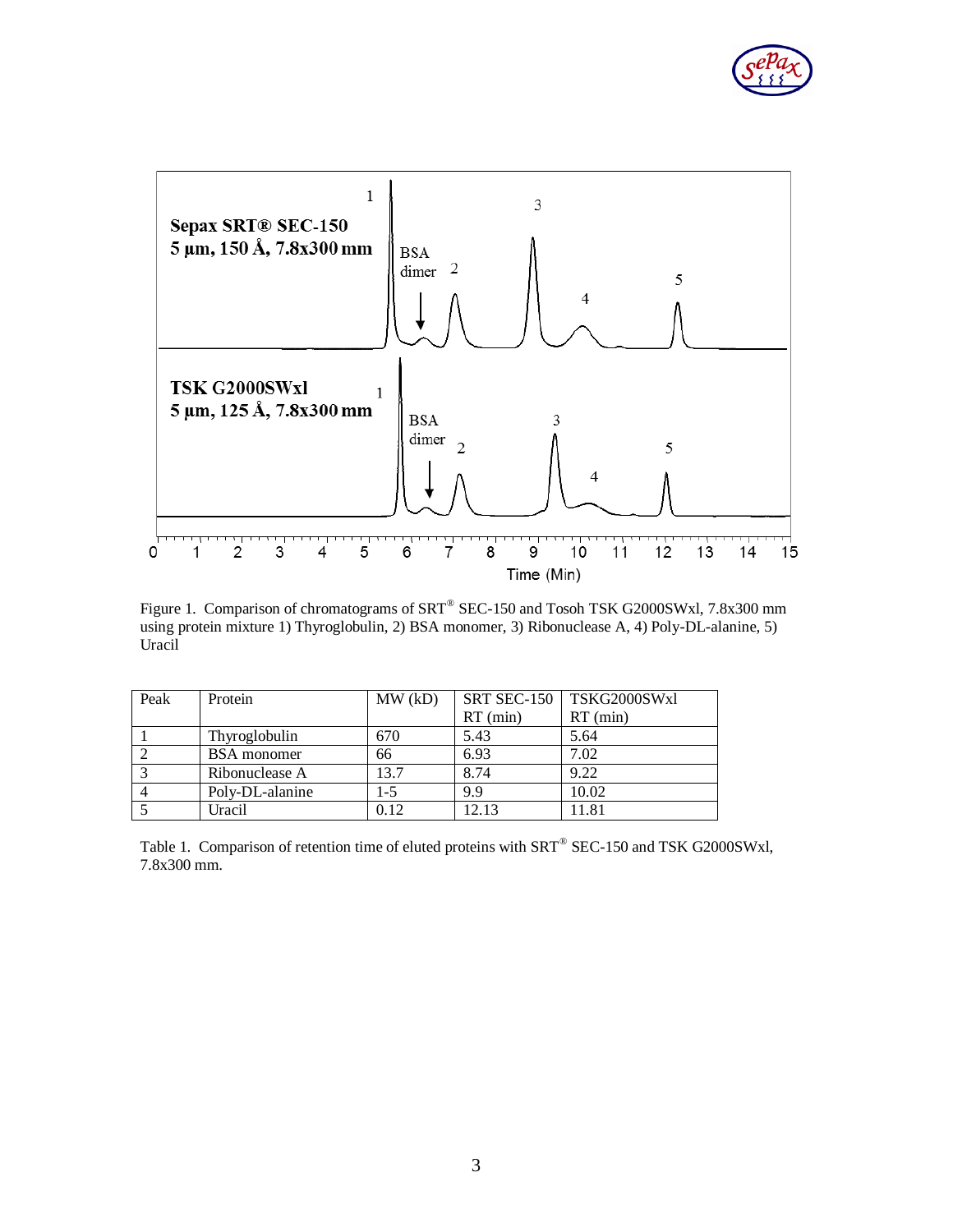



Figure 2. . Comparison of chromatograms of SRT® SEC-300 and Tosoh TSK G3000SWxl, 7.8x300 mm using protein mixture 1) Thyroglobulin, 2) BSA monomer, 3) Ribonuclease A, 4) Uracil

| Peak | Protein        | MW(kD) | SRT SEC-300 | TSK G3000SWxl |
|------|----------------|--------|-------------|---------------|
|      |                |        | $RT$ (min)  | $RT$ (min)    |
|      | Thyrolobulin   | 670    | 6.43        | 6.08          |
|      | <b>BSA</b>     | 66     | 9.08        | 8.79          |
|      | Ribonuclease A | 13.7   | 10.46       | 11.07         |
|      | Uracil         | 0.12   | 12.46       | 12.31         |

Table 2. Comparison of retention time of eluted proteins with SRT<sup>®</sup> SEC-300 and TSK G3000SWxl, 7.8x300 mm